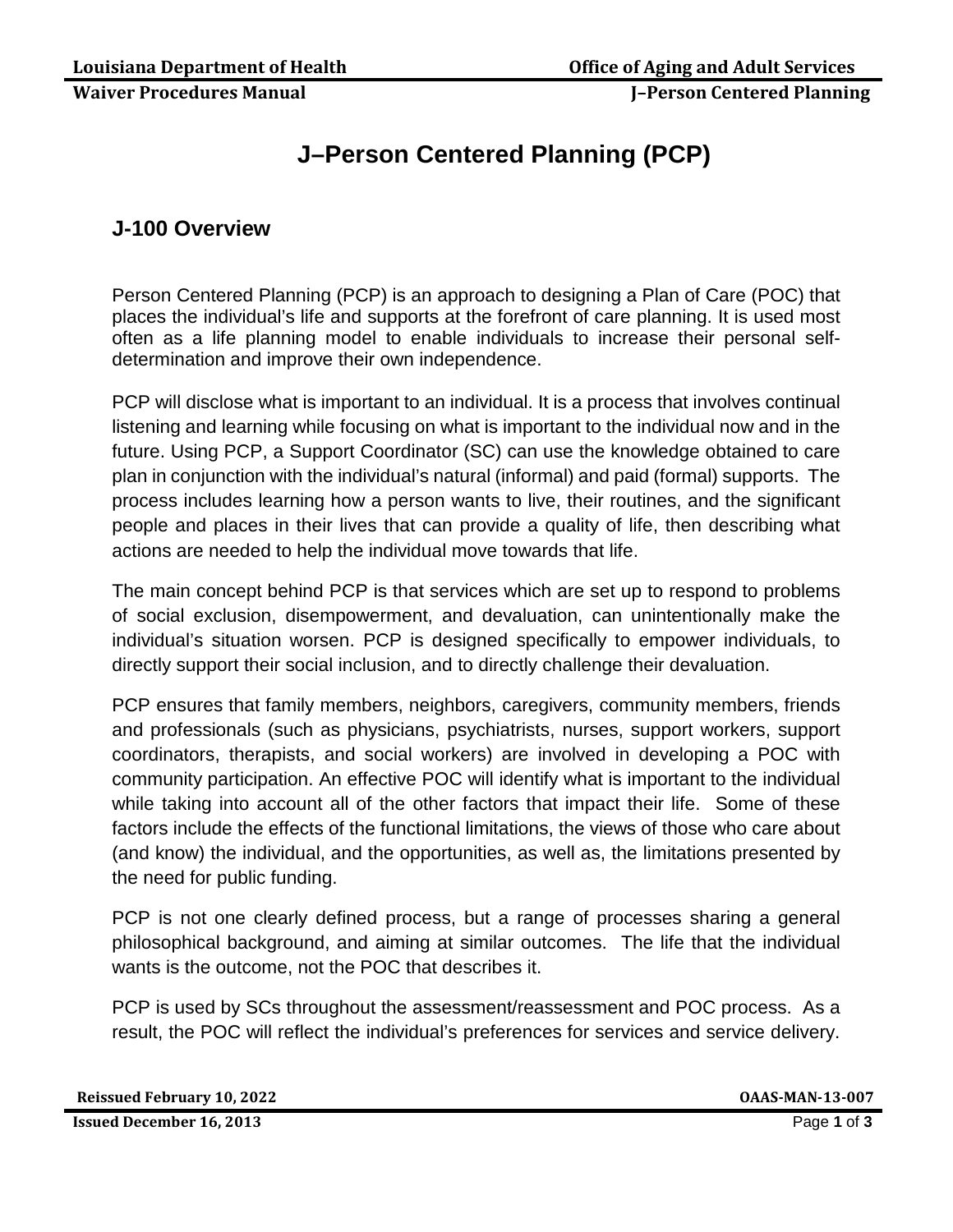### **Waiver Procedures Manual J–Person Centered Planning**

In addition, the SC will be able to accurately identify the individual's natural support network and determine which areas will need the assistance of paid supports.

The person centered planning developed POC will:

- Be carried out in a respectful manner for the individual, the family, and those who support the individual.
- Reflect the time and necessary effort spent to be sure that the "voice" of the individual is heard.
- Focus on learning what is important to the individual in how he/she wants to live, what is important to those who love the individual, and any issues of health and welfare based on the individual's perspective.
- Be written including the following:
	- o What is important to the individual and what is important for the individual,
	- o The individual's good days and bad days,
	- o Important relationships,
	- o The individual's wishes and dreams,
	- o Development of appreciation of who the individual is,
	- o The individual's history,
	- o Best ways to communicate with the individual, and
	- o What is working and not working for the individual.

## **J-110 Routines**